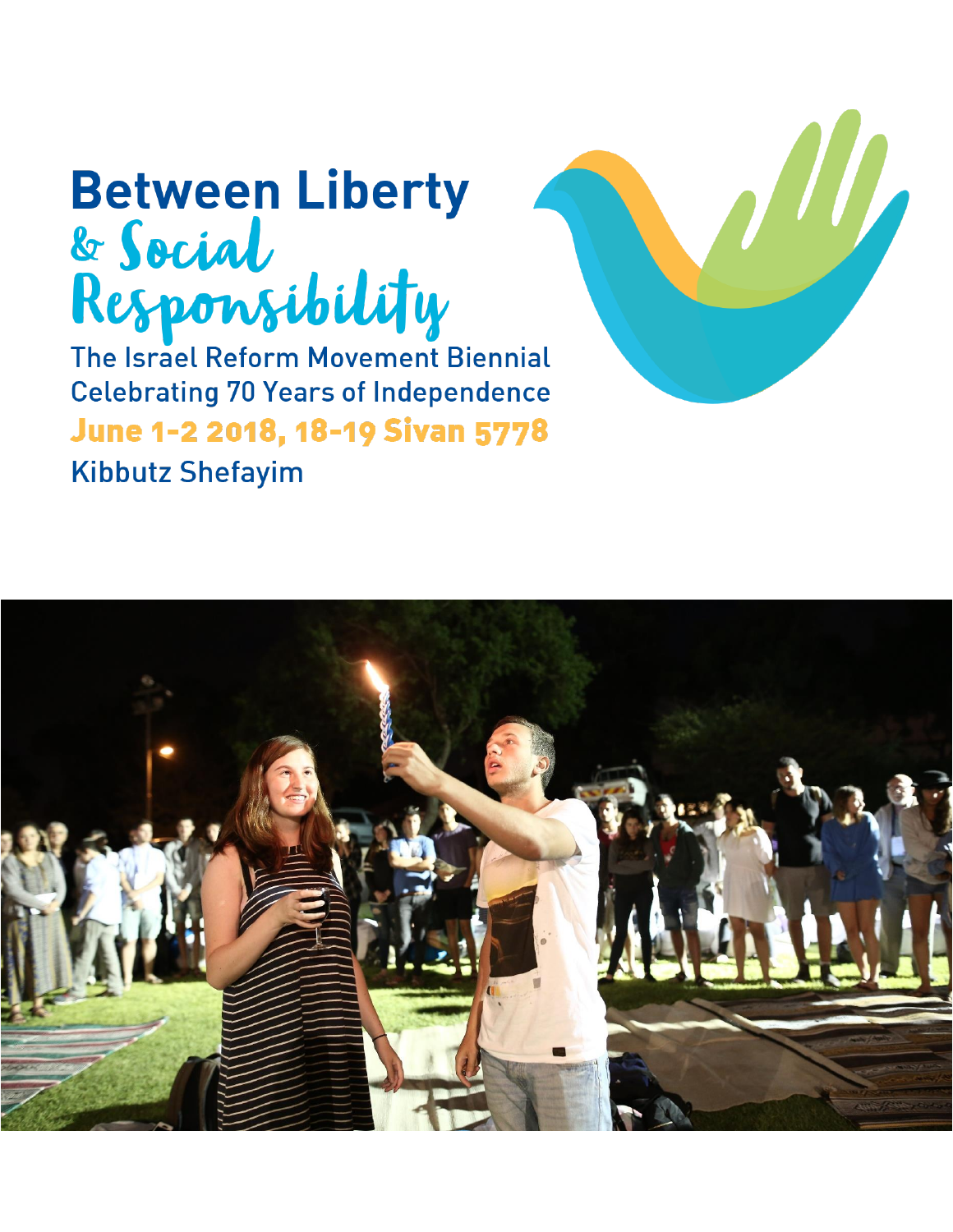

## **IMPJ Biennial 2018 International Track Program**

**Sessions are in English, unless stated differently Prayer services are in Hebrew**

## **Friday, June 1st**

## **9:30 am – 12:30 pm**

#### **Morning Tour at Beit Hatfutsot - Museum of the Jewish People in Tel-Aviv**

- 9:30 Meet at Beit Hatfutsot and light refreshments
- 10:00 Welcome to the IMPJ's Biennial!

10:30 – "Jewish Humor around the World": Tour the new exhibitions of Beit Hatfutsot, together with the IMPJ's young leadership Gap-Year program – "HaMechina".

12:00 – Study groups with HaMechina students over lunch

## **12:30 pm – 1:00 pm**

**Transfer by Bus to Shefayim** 

## **1:00 pm – 2:00 pm**

**Registration**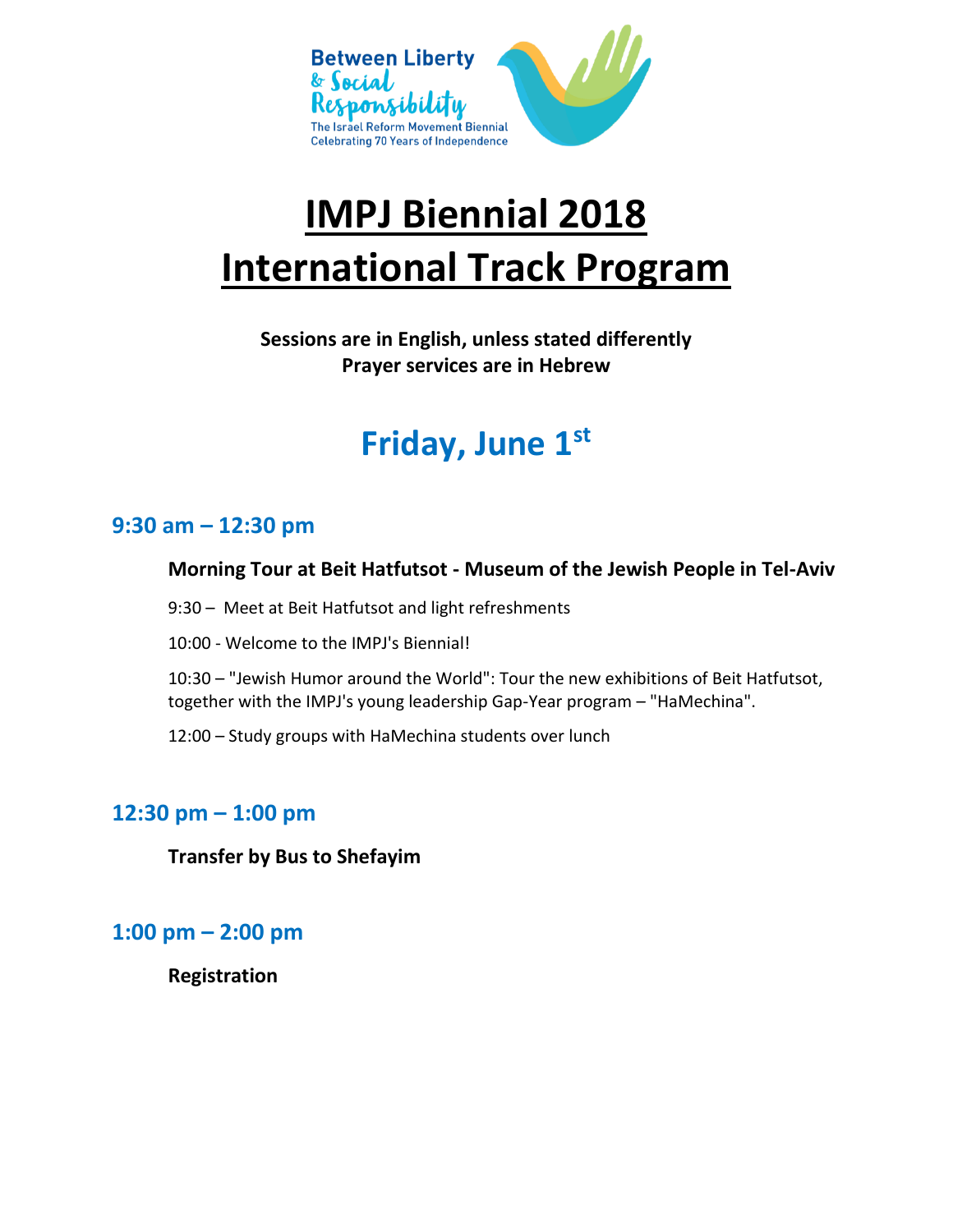

## **2:15 pm – 3:30 pm**

**Opening Plenary:** Join IMPJ congregations for a festive opening plenary, including Israeli and world guest speakers, live music, short videos of IMPJ activity and more.

\*Plenary in Hebrew with English simultaneous translation.

## **4:00 pm – 5:00 pm**

### **Meet with the Young Generation of Israel's Members of Knesset:**

The vision of Israel's young leaders after 70 years of independence

\*Session in Hebrew with English simultaneous translation.

## **5:15 pm – 6:00 pm**

## **Shabbat "Shuk" - Music, Dance and Art Sessions in Preparation for Shabbat**

\*Musical, art and dance sessions in Hebrew

## **6:15 pm – 7:30 pm**

 **Kabbalat Shabbat Service:** Led by rabbis and musical team of congregations YOZMA, Modi'in and Kodesh V'chol, Holon

## **8:00 pm – 9:00 pm**

 **Festive Shabbat Dinner / Light Buffet**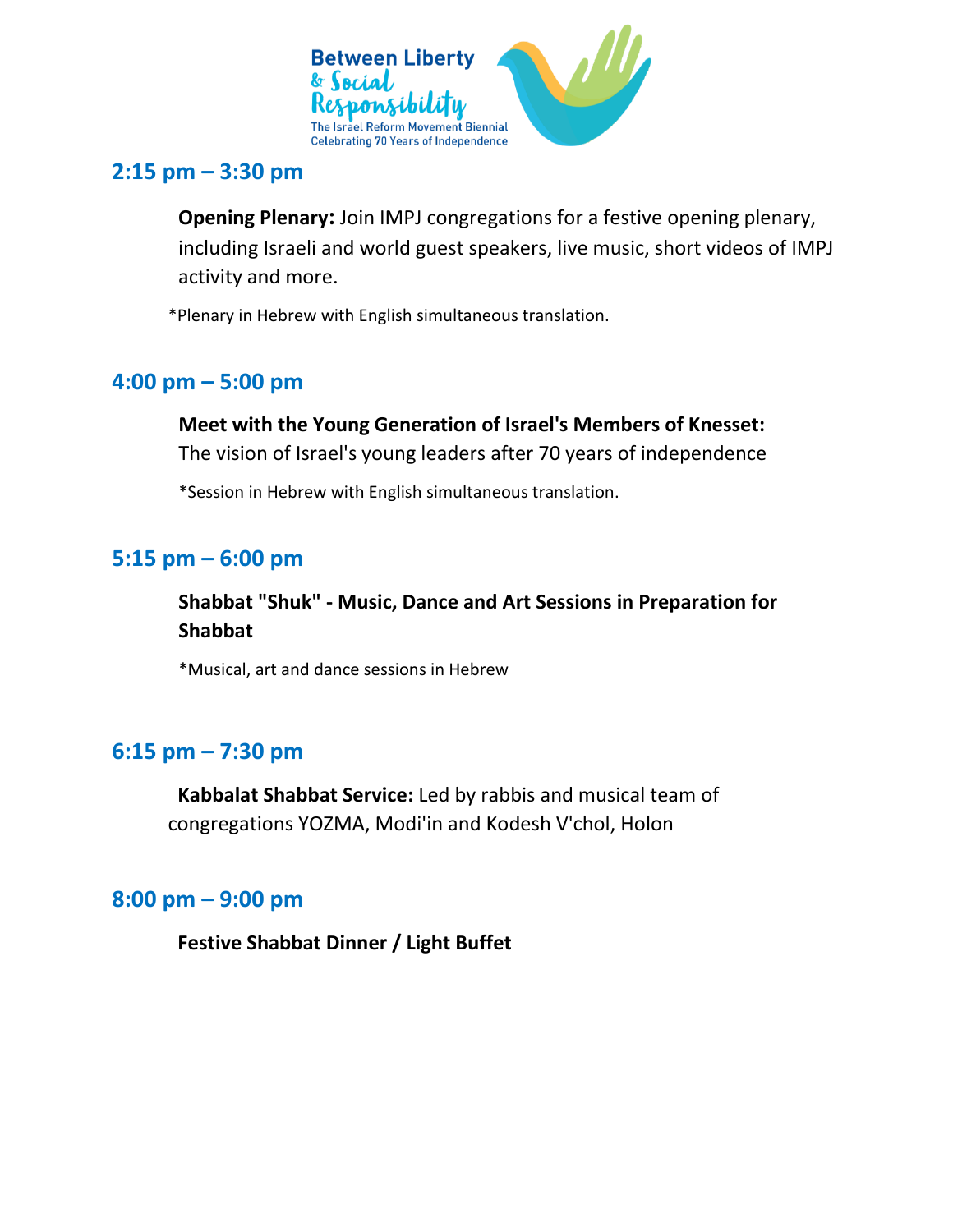

## **9:00 pm – 10:00 pm**

**Oneg Shabbat:** Shimon Smith and friends in a musical Shabbat celebration

## **10:15 pm – 11:15 pm**

**IMPJ Board & Beer:** Meet with IMPJ board members for an open Q&A about the vision of the movement

**Israeli Dancing Led by Rabbi Noa Mazor**

## **Laila Tov!**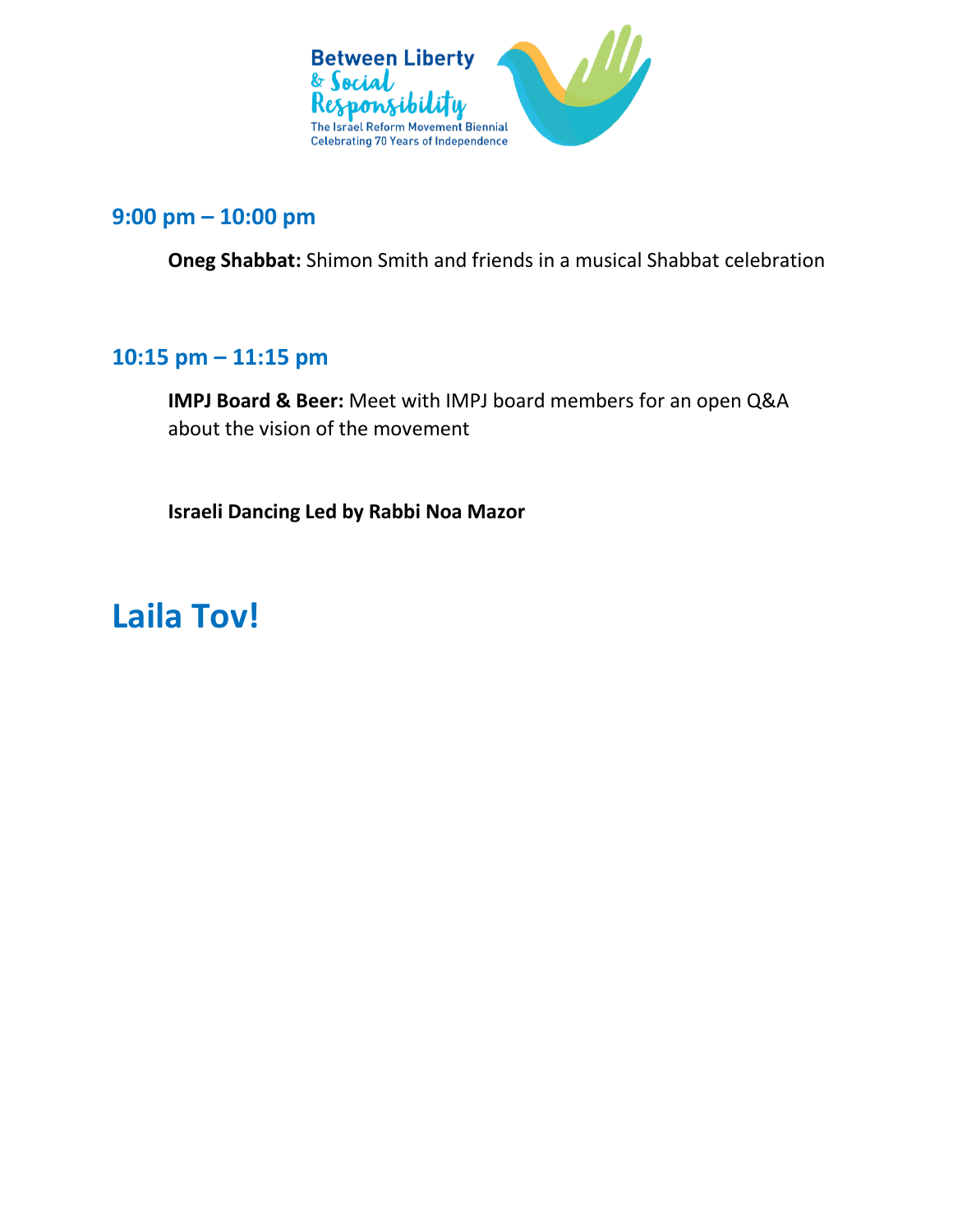

## **Shabbat, June 2nd**

## **7:00 am – 8:00 am**

#### **Morning Meditation**

\*Meditation sessions in Hebrew

## **8:00 am – 10:30 am**

**Shacharit Service:** Presentation of the new IMPJ Siddur

## **10:30 am – 11:00 am**

**Kiddush**

## **11:00 am – 12:30 pm**

**IMPJ's 'Women of Valor':** Meet with women leaders of different generations in the IMPJ

**From Crisis to Vision:** Discuss Israel-Diaspora relations with Reform and Progressive leaders from Israel and around the world

### **12:45 pm – 2:00 pm**

**Shabbat Lunch / Light Buffet**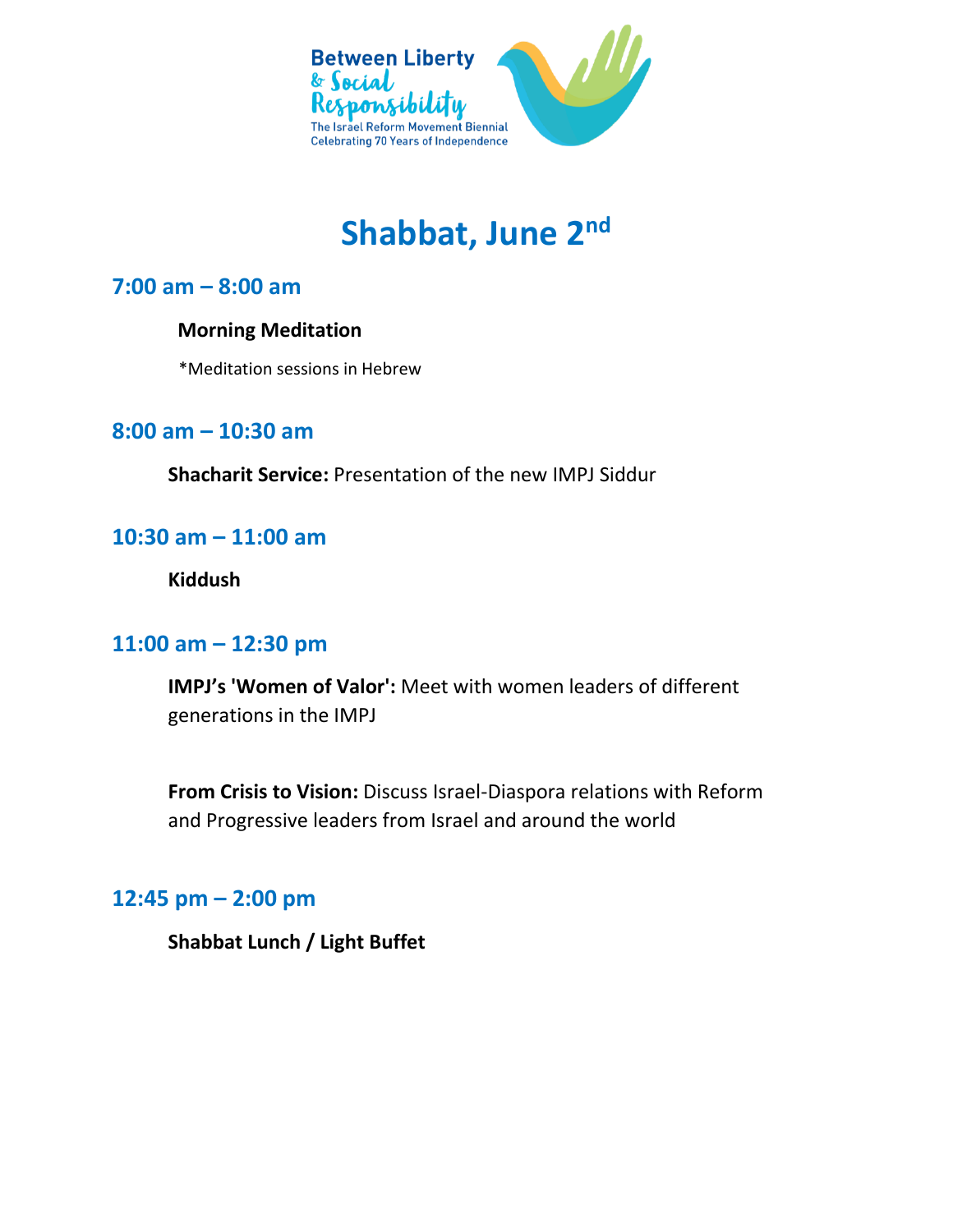

## **2:15 pm – 3:45 pm**

**Promoting Academic Research About Pluralistic Jewish Streams in Israel:** Study with current researchers in the field

**"My Heart is in the East" – and "My Roots in Two Disparate Landscapes":** A musical journey studying the mutual inspiration of liturgy created in Israel and around the world

\*Musical Session in Hebrew & English

## **4:30 pm – 5:30 pm**

**Tikkun Olam "Speed Dating":** Learn about programs of the Israel Religious Action Center (IRAC), of Keren B'Kavod, and of our new department for engaging people with disabilities

**The Israeli Health System as a Model for Shared Society:** Leading health professionals, members of IMPJ congregations, discuss the successes and challenges of Jewish-Arab relations in the Israeli health system

## **6:00 pm – 7:00 pm**

**"The Masses Will Join Them":** View the new movie "Ben Gurion - Epilogue" followed by discussion

**"U'Faratzta Yama VaKedma":** Meet leaders of veteran and new IMPJ congregations from Israel's geographic periphery